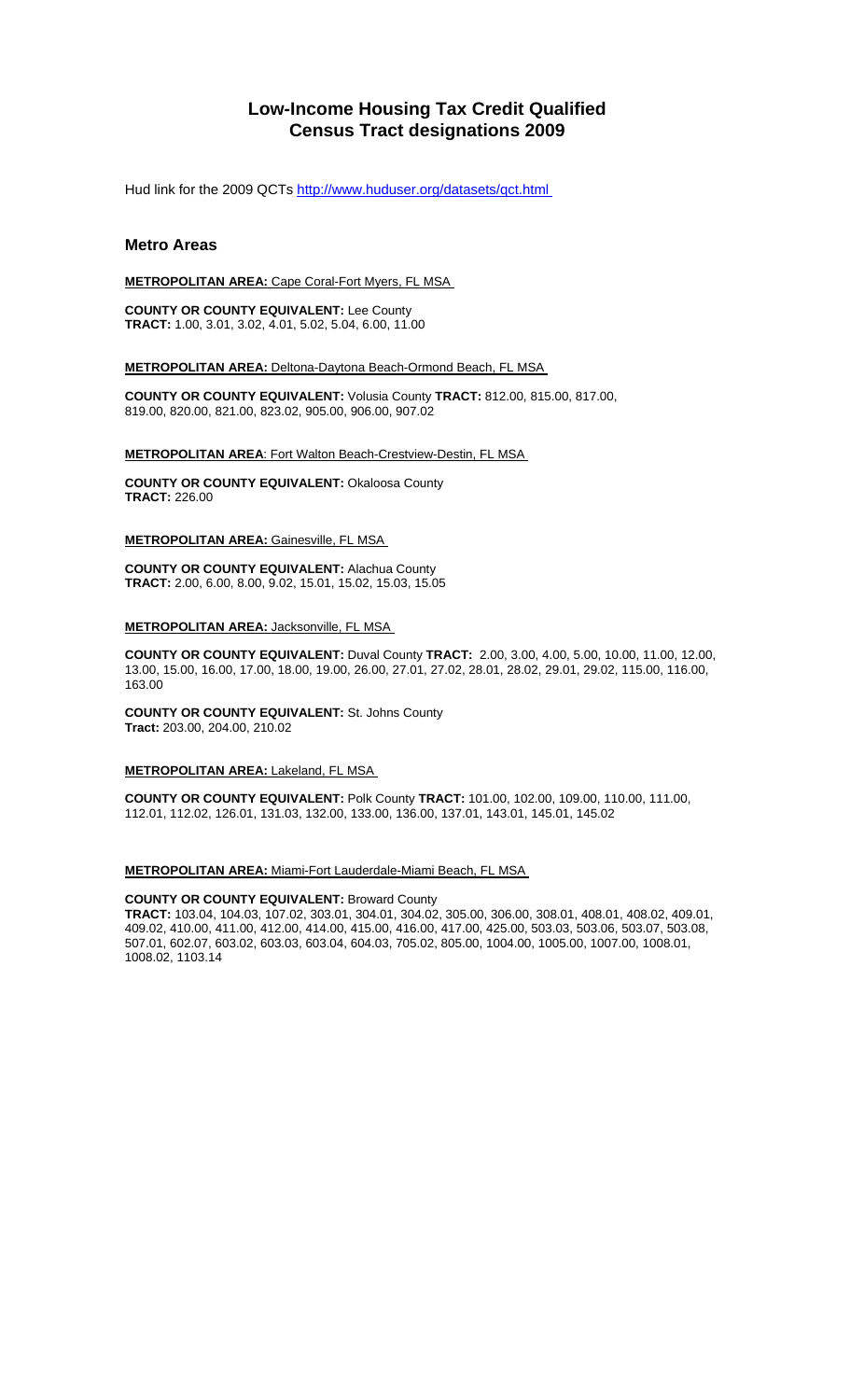#### **COUNTY OR COUNTY EQUIVALENT:** Miami-Dade County

**TRACT:** 2.06, 2.08, 2.10, 3.06, 4.02, 4.03, 4.04, 4.06, 4.07, 4.08, 5.03, 7.03, 8.03, 9.03, 10.02, 10.03, 10.04, 10.06, 11.03, 12.03, 13.01, 14.01, 14.02, 15.01, 15.02, 16.01, 17.01, 17.02, 17.03, 18.01, 18.02, 18.03, 19.01, 19.03, 19.04, 20.01, 20.03, 20.04, 22.01, 22.02, 23.00, 24.01, 24.02, 25.00, 26.00, 27.01, 27.02, 28.00, 29.00, 30.01, 30.03, 30.04, 31.00, 34.00, 36.01, 36.02, 37.01, 37.02, 39.01, 39.05, 42.02, 44.01, 44.02, 48.00, 51.00, 52.01, 52.02, 53.01, 53.02, 54.01, 54.02, 57.03, 64.01, 64.02, 66.02, 72.00, 76.03, 83.03, 89.04, 93.07, 93.08, 95.01, 101.56, 102.06, 105.00, 106.02, 107.02, 108.00, 109.00, 110.01, 112.02, 113.00, 114.02

#### **COUNTY OR COUNTY EQUIVALENT:** Palm Beach County

**TRACT:** 13.01, 13.02, 14.03, 14.04, 17.00, 19.02, 19.09, 21.00, 22.00, 23.00, 24.00, 26.00, 29.00, 40.13, 44.02, 49.01, 51.00, 52.02, 59.13, 61.00, 67.00, 68.01, 80.01, 80.02, 81.01, 81.02, 82.01, 82.02, 82.03, 83.01, 83.02

### **METROPOLITAN AREA:** Naples-Marco Island, FL MSA

**COUNTY OR COUNTY EQUIVALENT:** Collier County **TRACT:** 7.00, 112.04, 112.05, 113.00, 114.00

### **METROPOLITAN AREA:** Ocala, FL MSA

**COUNTY OR COUNTY EQUIVALENT:** Marion County **TRACT:** 17.00, 18.00, 20.02

### **METROPOLITAN AREA:** Orlando-Kissimmee, FL MSA

**COUNTY OR COUNTY EQUIVALENT:** Lake County **TRACT:** 305.01, 306.02

**COUNTY OR COUNTY EQUIVALENT**: Orange County **TRACT:** 101.00, 104.00, 105.00, 106.00, 114.00, 115.00, 117.01, 117.02, 119.01, 121.00, 145.02, 146.01, 159.01, 165.06, 175.01, 176.00

**COUNTY OR COUNTY EQUIVALENT:** Seminole County **TRACT:** 201.01, 202.01, 204.01, 205.00, 209.01

#### **METROPOLITAN AREA:** Palm Bay-Melbourne-Titusville, FL MSA

**COUNTY OR COUNTY EQUIVALENT:** Brevard County **TRACT:** 607.00, 608.00, 623.00, 626.00, 648.00, 649.02

#### **METROPOLITAN AREA:** Panama City-Lynn Haven, FL MSA

**COUNTY OR COUNTY EQUIVALENT:** Bay County **TRACT:** 16.00, 17.00, 18.00, 20.00, 22.00

**METROPOLITAN AREA:** Pensacola-Ferry Pass-Brent, FL MSA

**COUNTY OR COUNTY EQUIVALENT:** Escambia County **TRACT:** 1.00, 3.00, 4.00, 6.00, 13.00, 14.01, 15.00, 16.00, 17.00, 18.00, 19.00, 20.00, 21.00, 22.00, 40.00

**METROPOLITAN AREA:** Port St. Lucie-Fort Pierce, FL MSA

**COUNTY OR COUNTY EQUIVALENT:** Martin County **TRACT:** 8.00, 18.00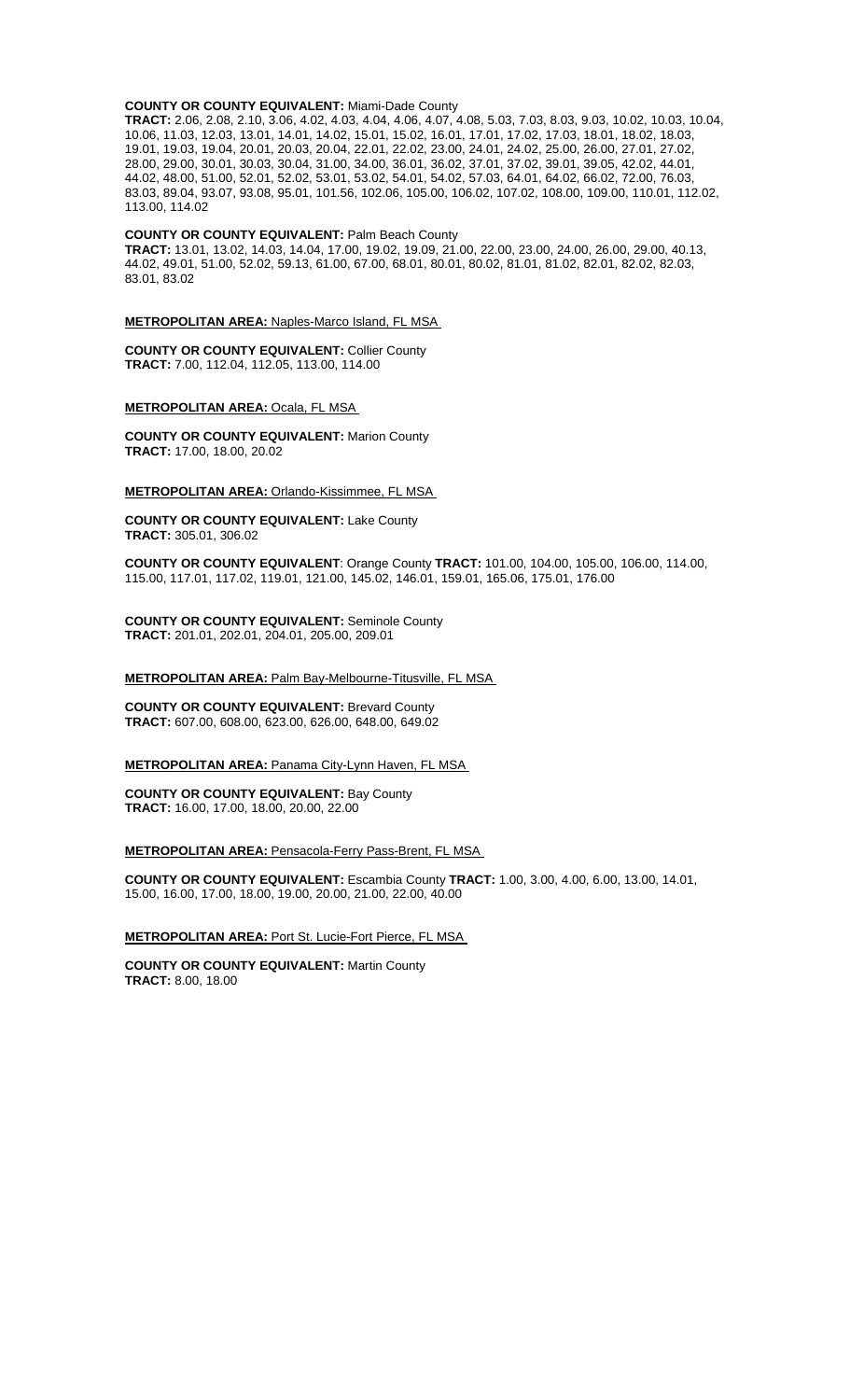**COUNTY OR COUNTY EQUIVALENT:** St. Lucie County **TRACT:** 1.00, 2.00, 3.00, 4.00, 5.00, 9.01, 14.02

# **METROPOLITAN AREA:** Sarasota-Bradenton-Venice, FL MSA

**COUNTY OR COUNTY EQUIVALENT:** Manatee County **TRACT:** 1.03, 3.05, 3.06, 7.03, 15.02

**COUNTY OR COUNTY EQUIVALENT:** Sarasota County **TRACT:** 1.02, 2.00, 3.00

### **METROPOLITAN AREA:** Sebastian-Vero Beach, FL MSA

**COUNTY OR COUNTY EQUIVALENT:** Indian River County **TRACT:** 503.02

**METROPOLITAN AREA:** Tallahassee, FL MSA

**COUNTY OR COUNTY EQUIVALENT:** Gadsden County **TRACT:** 207.02

**COUNTY OR COUNTY EQUIVALENT:** Leon County **TRACT:** 3.03, 4.00, 5.00, 6.00, 10.01, 11.01, 12.00, 14.00, 19.00, 20.01, 20.02, 21.02

### **METROPOLITAN AREA:** Tampa-St. Petersburg-Clearwater, FL MSA

**COUNTY OR COUNTY EQUIVALENT:** Hillsborough County **TRACT:** 7.00, 12.00, 18.00, 19.00, 21.00, 29.00, 30.00, 31.00, 32.00, 33.00, 34.00, 35.00, 36.00, 37.00, 38.00, 39.00, 40.00, 41.00, 42.00, 43.00, 44.00, 50.00, 51.01, 53.00, 108.03, 108.05, 108.06, 108.07, 108.08, 124.02, 124.03, 129.00, 139.06

#### **COUNTY OR COUNTY EQUIVALENT:** Pasco County **TRACT:** 310.06

**COUNTY OR COUNTY EQUIVALENT:** Pinellas County **TRACT:** 205.00, 206.00, 207.00, 208.00, 209.00, 210.00, 212.00, 213.00, 214.00, 215.00, 216.00, 218.00, 256.02, 262.00, 268.08

### **Non-Metro Areas**

### **NONMETROPOLITAN PART OF STATE: Florida**

**COUNTY OR COUNTY EQUIVALENT:** Columbia County **TRACT:** 9903.00

**COUNTY OR COUNTY EQUIVALENT:** DeSoto County **TRACT:** 9803.00

**COUNTY OR COUNTY EQUIVALENT:** Hamilton County **TRACT:** 9801.00, 9802.00, 9803.00

**COUNTY OR COUNTY EQUIVALENT:** Hardee County **TRACT:** 9702.00, 9703.00, 9704.00